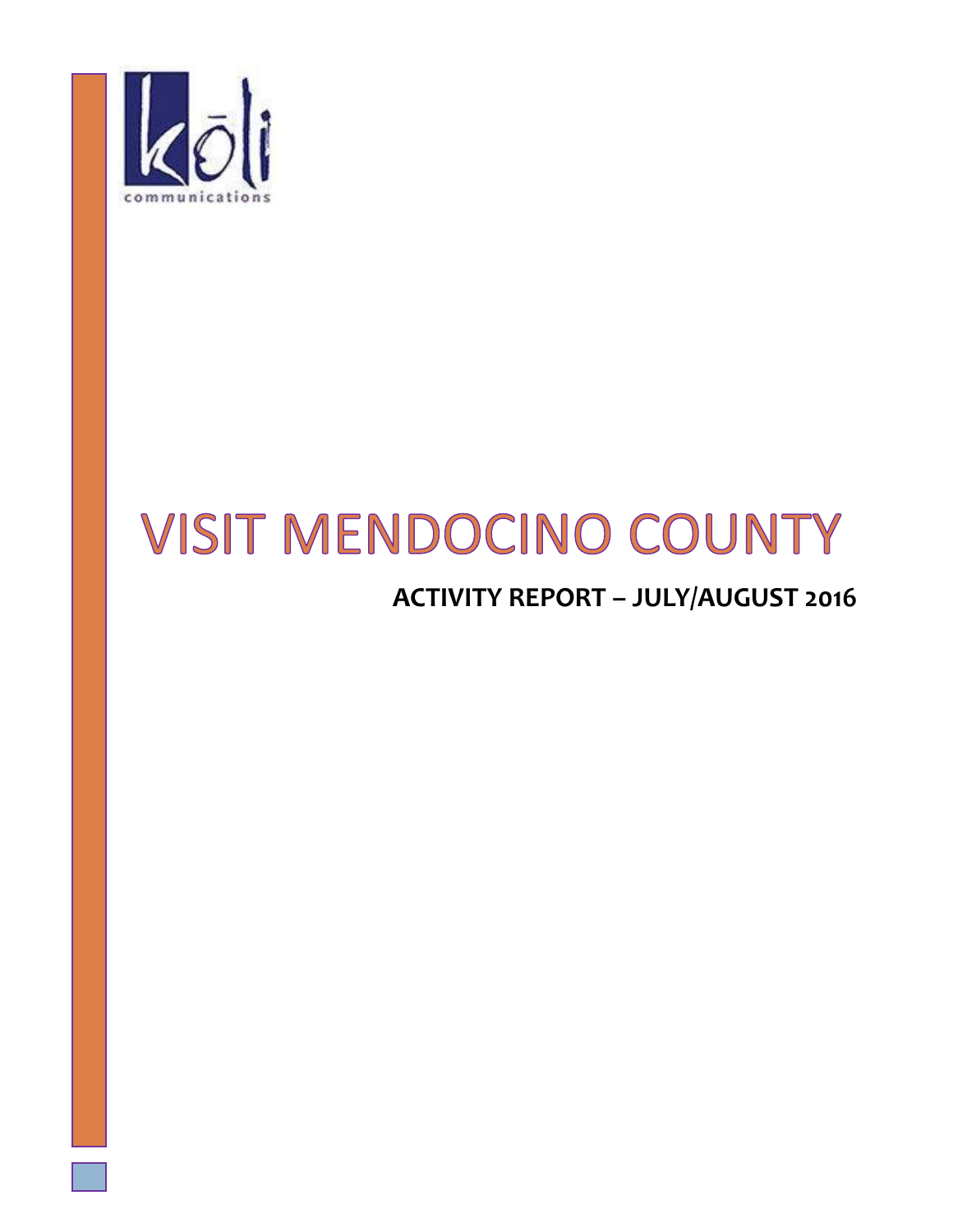Outlined below is an activity recap for public relations efforts on behalf of Visit Mendocino County during the above-mentioned period.

# **EARNED MEDIA**

| <b>COVERAGE</b>    | <b>DIRECT</b> | <b>TOTAL</b>   |
|--------------------|---------------|----------------|
| <b>Placements</b>  | 40            | 94             |
| Circulation        | 36,057,141    | 96,319,397     |
| Advertising Equiv. | \$393,587.97  | \$3,432,982.04 |

# **MEDIA CONTENT/DEVELOPMENT**

#### **ISSUED: 2**

#### Media materials drafted/distributed

- a) Brent Haugen Announcement
- b) Unplug & Reconnect/Summer Value

# **MEDIA MATERIALS/DISTRIBUTION**

| <b>RELEASE</b>            | <b>OUTLET</b>       | <b>DISTRIBUTION</b> |
|---------------------------|---------------------|---------------------|
| Haugen Announcement       | Local               | 26                  |
|                           | Trades              | 376                 |
| Unplug & Reconnect/Summer | Online              | 333                 |
|                           | Regional            | 205                 |
|                           | Inflight            | 77                  |
|                           | Freelance           | 349                 |
|                           | <b>News Dailies</b> | 118                 |
| Total:                    |                     | 1082                |

## **FAMILIARIZATION PROGRAM**

# **SECURED: 3**

| <b>DATE</b>   | <b>NAME</b>      | <b>OUTLET</b>                         | <b>FOCUS</b> |
|---------------|------------------|---------------------------------------|--------------|
| $7/17 - 7/18$ | Cheryl Crabtree  | Calif. Directory of Fine Wines Inland |              |
| $7/21 - 7/21$ | Laurie Werner    | Forbes                                | Coast        |
| $8/3 - 8/6$   | Andrew McCreddie | Vancouver Sun/Province, CN County     |              |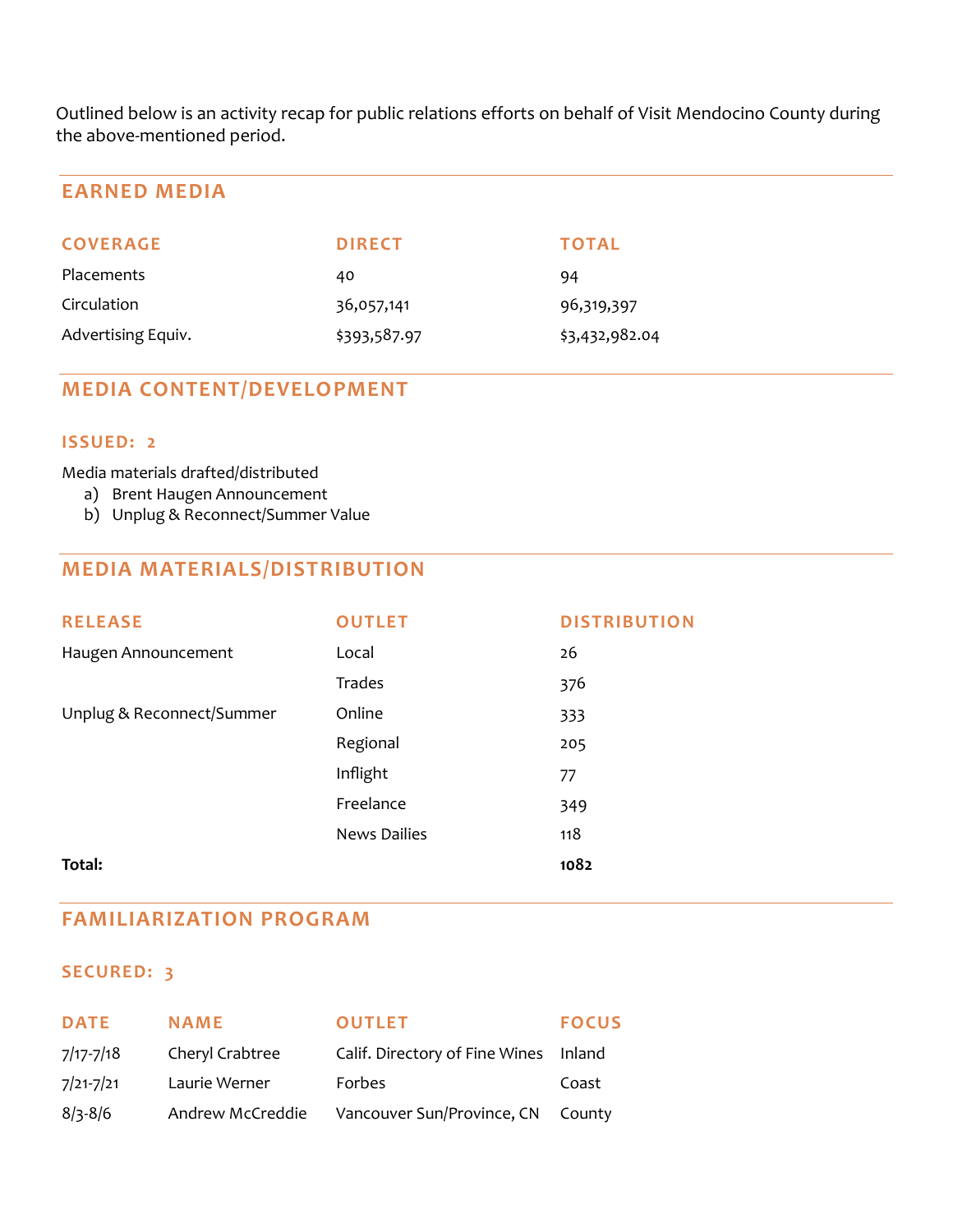#### **September/October**

| $9/7 - 9/9$    | Michael McCarthy | The Province/CN     | Coast  |
|----------------|------------------|---------------------|--------|
| $9/17 - 9/19$  | Jennifer Boden   | KRON                | Coast  |
| $10/9 - 10/10$ | Jackie Burrell   | Bay Area News Group | Inland |

#### **KEY HIGHLIGHTS**

VIA Magazine: [http://images.burrellesluce.com/image/25148/25148\\_312](http://images.burrellesluce.com/image/25148/25148_312)

NBCbayarea:<http://www.nbcbayarea.com/blogs/worth-the-drive/>

Vancouver Sun/The Province: <http://driving.ca/tesla/model-x/reviews/road-test/first-drive-tesla-model-x>

NUVO Magazine[: http://nuvomagazine.com/magazine/autumn-2016/the-secret-life-of-mendocino](http://nuvomagazine.com/magazine/autumn-2016/the-secret-life-of-mendocino)

National Geographic[: http://www.nationalgeographic.com/travel/destinations/united-states/california/city-escapes-california](http://www.nationalgeographic.com/travel/destinations/united-states/california/city-escapes-california-northern-coast)[northern-coast](http://www.nationalgeographic.com/travel/destinations/united-states/california/city-escapes-california-northern-coast)

National Geographic[: http://www.nationalgeographic.com/travel/destinations/united-states/california/top-10-family-activities](http://www.nationalgeographic.com/travel/destinations/united-states/california/top-10-family-activities-in-california/)[in-california/](http://www.nationalgeographic.com/travel/destinations/united-states/california/top-10-family-activities-in-california/)

Vogue:<http://www.vogue.com/13441554/new-beach-hotels-hawaii-nantucket/>

BucketList[: http://www.bucketlistpublications.com/2016/07/21/weekend-mendocino-county-road-](http://www.bucketlistpublications.com/2016/07/21/weekend-mendocino-county-road-trip/?utm_campaign=shareaholic&utm_medium=twitter&utm_source=socialnetwork)

[trip/?utm\\_campaign=shareaholic&utm\\_medium=twitter&utm\\_source=socialnetwork](http://www.bucketlistpublications.com/2016/07/21/weekend-mendocino-county-road-trip/?utm_campaign=shareaholic&utm_medium=twitter&utm_source=socialnetwork)

San Francisco Chronicle[: http://images.burrellesluce.com/image/25148/25148\\_NA53910](http://images.burrellesluce.com/image/25148/25148_NA53910)

Day Spa Magazine: [http://images.burrellesluce.com/image/25148/25148\\_NA53910](http://images.burrellesluce.com/image/25148/25148_NA53910)

Sacramento Bee[: http://images.burrellesluce.com/image/25148/25148\\_270](http://images.burrellesluce.com/image/25148/25148_270)

Meetings Today: [http://images.burrellesluce.com/image/25148/25148\\_290](http://images.burrellesluce.com/image/25148/25148_290)

Coastal Living: [http://images.burrellesluce.com/image/25148/25148\\_259](http://images.burrellesluce.com/image/25148/25148_259)

Sacramento Magazine: http://images.burrellesluce.com/image/26349AB/26349AB\_39

### **RESEARCH**

#### **Database Development**

- Top Newspaper National/16
- Family/Parenting Magazines/16